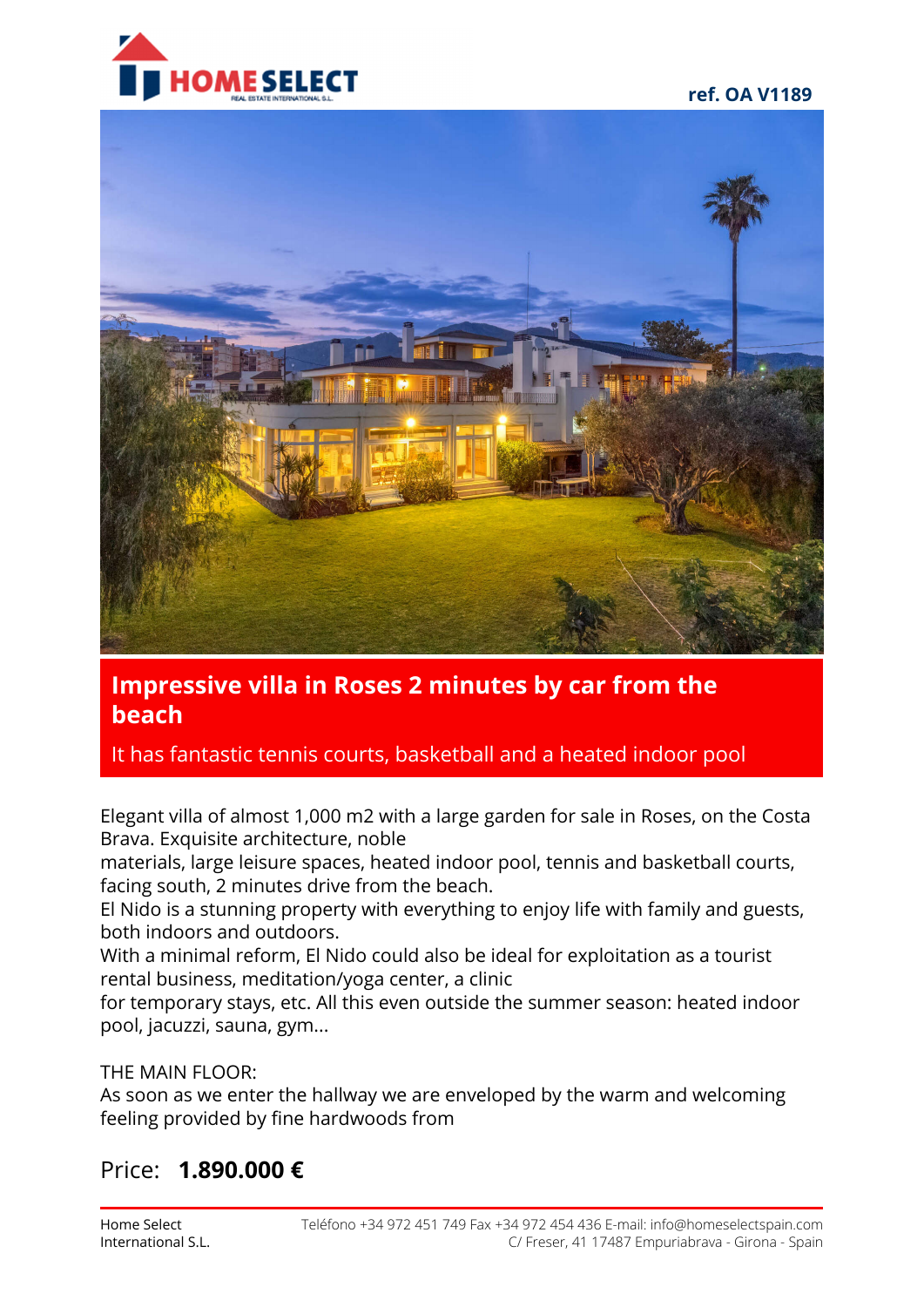

Cameroon forests, present everywhere (parquet, beams and coffered ceilings, shelves...). The floors in the rooms are parquet

and those in the corridors are ceramic tile.

The large living room is extremely bright, as it opens onto a very large terracesolarium of more than 100m2. With its elegant

onyx fireplace, it is the ideal place to spend winter evenings (or take refuge from the heat in summer, as all rooms have

integrated air conditioning). The most intimate corner, however, is the reading room, a space that joins the living room in an

open plan, with a sloping ceiling and wooden beams. From the living room we access the separate dining room, which in turn leads to the kitchen, traditional in style and very cozy, thanks to its wooden furniture.

Another space to highlight on this floor is the office, magnificently decorated with wood-panelled walls. A guest toilet completes the rooms on this level.

### THE UPPER FLOOR:

The elegant and cozy master suite has a luxurious bathroom decorated in pink marble, a separate modern shower room and

access to a semicircular terrace bordering a Cordovan-style patio. We find here as well another bedroom suite, also with a

shower room and access to the terrace and a third bedroom suite, with a bathtub and a window to the terrace, although no

direct access to it. All the rooms in the house have built-in wardrobes and there are also several of them in the access

corridors.

This floor also includes an office with absolute privacy, as it is accessible by a separate stair and is located on a higher level

than the other rooms. The original architecture of this property creates independent spaces throughout.

#### THE LOWER FLOOR:

The entrance to the house is on the main (intermediate) floor, while the lower floor has direct access to the garden. Therefore,

here we find the impressive entertainment area which will make our house a paradise for our guests. It includes: heated indoor pool (chlorine purification), with marble edges covered with wooden decking; sauna, jacuzzi and shower area; a very large dining room with floor-to-ceiling windows that overlook the garden, perfect for meals with guests and celebrations; a complete auxiliary or summer kitchen, to spend all day on this floor.

The lower floor also has bedrooms (which no doubt will be children's favourites): three en-suite bedrooms (bathrooms with

bathtubs) that overlook the patio, although they do not have direct access to it. There is also a multi-purpose room with fitted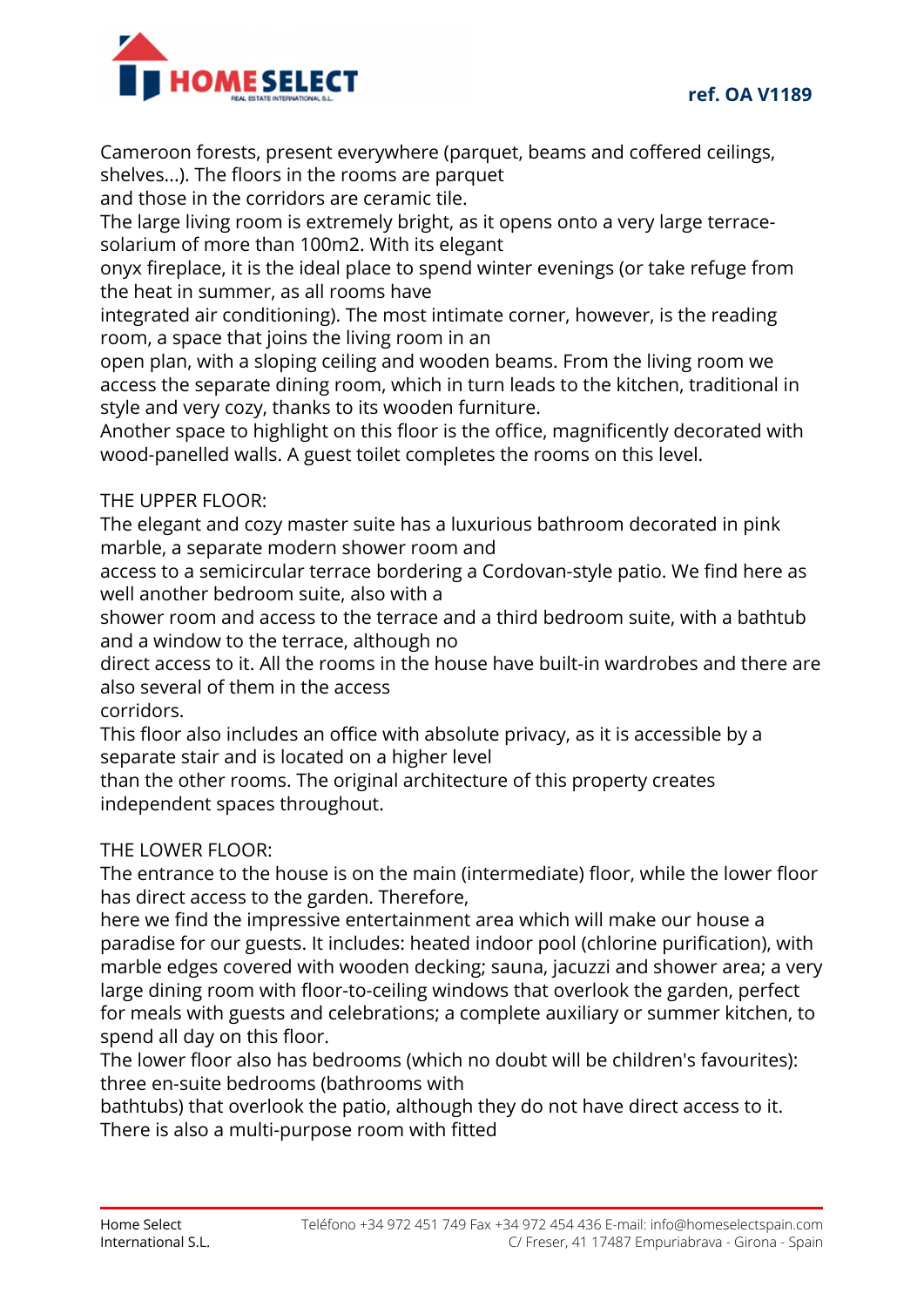

wardrobes, which is currently used as a gym, but could be a perfect cinema room, a children's playroom or even be converted

into an extra bedroom.

Also on this floor we find the large service area, with: cellar, laundry, luggage room, machine room, a small storage room, two

toilets and a bedroom suite for service personnel. Access to the garage for two cars is here as well.

#### THE GARDEN:

The property's spectacular garden is the enjoyment place par excellence, whether playing sports, preparing a barbecue,

enjoying an outdoor dinner or simply reading by the trees. Here we highlight the wide lawn with mature trees (willow, olive), all bordered by high hedges and rockery areas with mature plants (yucas, fruit trees, rose bushes...). There is a large stone

platform protected from the sun by two acacia trees, for outdoor meals. The tennis court, in perfect condition, also has

basketball hoops. The barbecue, attached to the facade, is made of brick with a tiled roof, sink and an auxiliary cupboard.

There is also a kennel and a wooden shed for tools.

The entire facade facing the street is covered in stone from Cadaqués, in the traditional architectural style in this region (flat

slate-like stones, of a variety also called Licorella, in shades of grey, black or rust, which are piled together to build the walls ).

The property is located just over 10 minutes walk from the beach and 2 minutes by car from the promenade, the beach and the center of Roses, with a profusion of restaurants, bars, shops, pharmacies, supermarkets...

El Nido is, no doubt, one of the most outstanding properties in Rosas and in the entire Alto Ampurdán region.

THE PROPERTY INCLUDES:

Indoor heated pool Terraces and solarium Tennis and basketball courts **Heating** Hot/cold air conditioning Garage for 2 cars

NEARBY SERVICES:

Beach (Platja del Rastell): 2 minutes drive Roses promenade and beach: 2 minutes drive Carrefour, Lidl and Mercadona supermarkets: 3 minutes drive Roses Market: 3 minutes drive